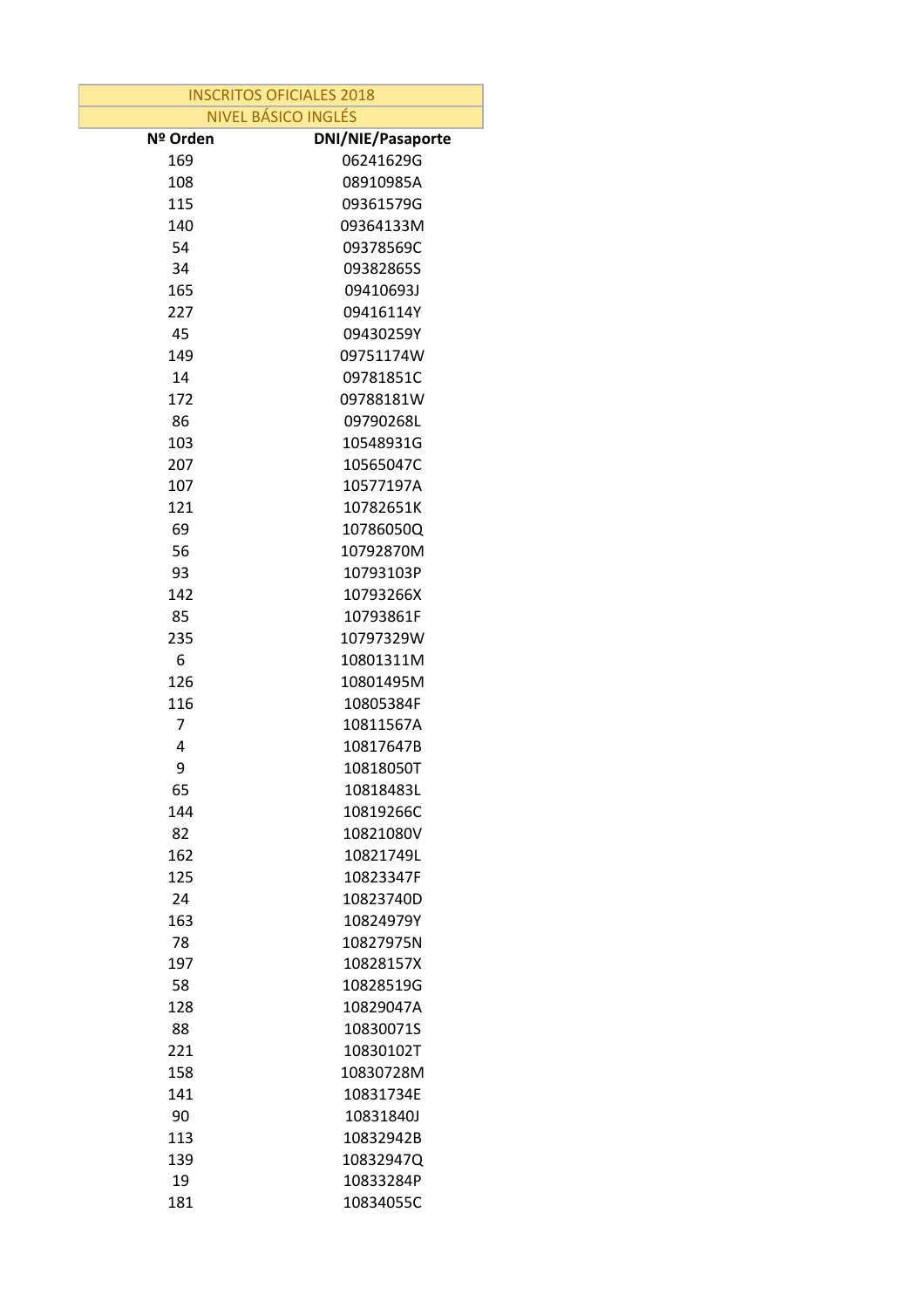| 190 | 10834675L |
|-----|-----------|
| 173 | 10835313J |
| 62  | 10837534A |
| 10  | 10838496E |
| 137 | 10841116C |
| 96  | 10842266C |
| 219 | 10846115M |
| 199 | 10848682L |
| 68  | 10848848R |
| 240 | 10850823K |
| 72  | 10851712J |
| 213 | 10852371M |
| 189 | 10852607B |
| 97  | 10852726S |
| 31  | 10853848X |
| 143 | 10853905K |
| 178 | 10854353D |
| 77  | 10855936M |
| 156 | 10856088L |
| 170 | 10857091X |
| 92  | 10858225V |
| 132 | 10859116B |
|     | 10859332C |
| 32  |           |
| 122 | 10859682W |
| 22  | 10861009H |
| 23  | 10861472K |
| 185 | 10862843N |
| 101 | 10863628S |
| 119 | 10863664M |
| 3   | 10864978P |
| 55  | 10865966F |
| 129 | 10866063N |
| 81  | 10868034M |
| 161 | 10869312H |
| 154 | 10869919G |
| 73  | 10870655G |
| 89  | 10871592K |
| 212 | 10872077T |
| 130 | 10872194W |
| 47  | 10872255V |
| 232 | 10872671L |
| 184 | 10876935M |
| 28  | 10877110L |
| 177 | 10877138R |
| 147 | 10877590Q |
| 186 | 10881829T |
| 74  | 10883768F |
| 236 | 10883783E |
| 12  | 10884575D |
| 98  | 10886393X |
| 5   | 10888407T |
| 75  | 10888484P |
|     |           |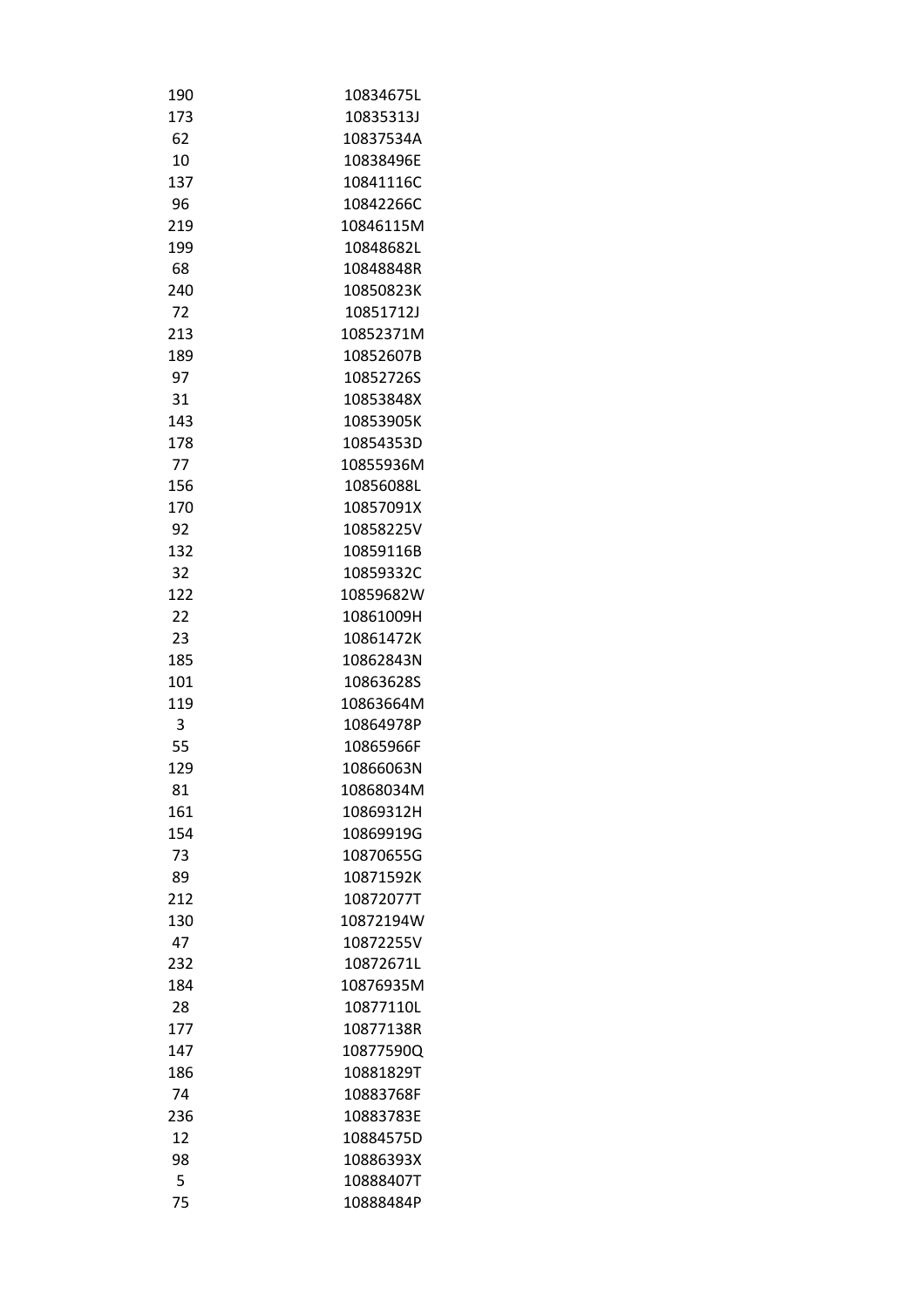| 167            | 10889427P              |
|----------------|------------------------|
| 61             | 10889526S              |
| 18             | 10889852L              |
| 91             | 10893564M              |
| 136            | 10893705P              |
| 64             | 10896913L              |
| 157            | 10898716M              |
| 198            | 10901472R              |
| 11             | 10902196N              |
| 131            | 10903666X              |
| 44             | 10904398Y              |
| 188            | 10905680T              |
| 95             | 10905965D              |
| 180            | 10907383R              |
| 152            | 10907615A              |
| 168            | 11043372Z              |
| 133            | 11049950Z              |
| 33             | 11360571C              |
| 26             | 11378411N              |
| 39             | 11391036X              |
| 215            | 11433857M              |
| 231            | 11442936E              |
| 60             | 11925316T              |
| 237            | 16037373W              |
| 164            | 16296521D              |
| 239            | 16499503Q              |
| $\overline{2}$ | 23045654E              |
| 192            | 24204898C              |
| 87             | 32875440E              |
|                |                        |
| 84<br>41       | 33319419D<br>33866767A |
|                | 34293249L              |
| 222            |                        |
| 67             | 34295465G              |
| 179            | 35592419B              |
| 191            | 43147915F              |
| 187            | 43471617F              |
| $\mathbf{1}$   | 45391460V              |
| 59             | 45427285P              |
| 208            | 45428715N              |
| 210            | 51933834H              |
| 57             | 52185653X              |
| 15             | 52442566J              |
| 109            | 53510947K              |
| 49             | 53528825M              |
| 105            | 53528991X              |
| 200            | 53530022Y              |
| 226            | 53530405K              |
| 117            | 53530838V              |
| 112            | 53531572S              |
| 138            | 53532379V              |
| 145            | 53532770V              |
| 76             | 53533363N              |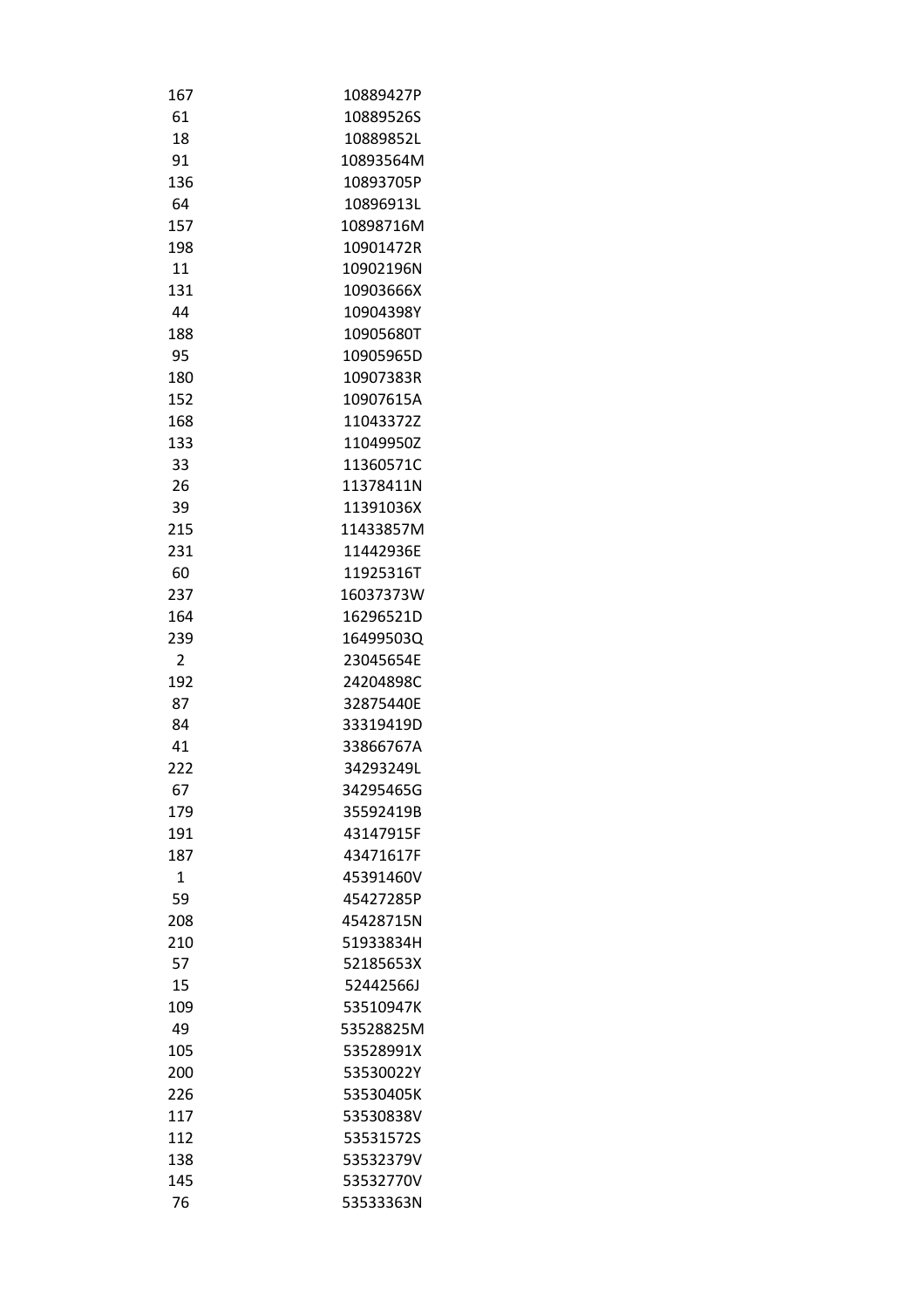| 43  | 53533754N |
|-----|-----------|
| 16  | 53536357Q |
| 150 | 53537633G |
| 37  | 53538136R |
| 153 | 53539477P |
| 204 | 53539639D |
| 211 | 53540682V |
| 171 | 53541392Z |
| 218 | 53543351H |
| 30  | 53544277R |
| 193 | 53548302R |
| 106 | 53549206P |
| 63  | 53551010H |
| 51  | 53551931L |
| 36  | 53553756G |
| 160 | 53556878K |
| 201 | 53645100S |
| 21  | 53649983E |
| 196 | 53675359Y |
| 214 | 53675377R |
| 80  | 53675417H |
| 159 | 53676477C |
| 228 | 53676516J |
| 230 | 53677727M |
| 135 | 53678405Q |
| 13  | 53678928X |
| 123 | 53775897B |
| 202 | 53777866W |
| 99  | 53778248Q |
| 35  | 53779135Y |
| 175 | 53779526Y |
| 8   | 53781280N |
| 71  | 53782905G |
| 182 | 53783478W |
|     |           |
| 118 | 53784696R |
| 127 | 53784877K |
| 79  | 58427823A |
| 66  | 58427995Z |
| 146 | 58429131T |
| 194 | 58429344Y |
| 166 | 58429370D |
| 111 | 58429377Q |
| 48  | 58430228Q |
| 134 | 58431603B |
| 94  | 58431828Y |
| 83  | 58433207M |
| 40  | 58433965G |
| 100 | 58436123T |
| 25  | 58437706L |
| 220 | 58438821F |
| 17  | 58438970H |
| 70  | 58440508S |